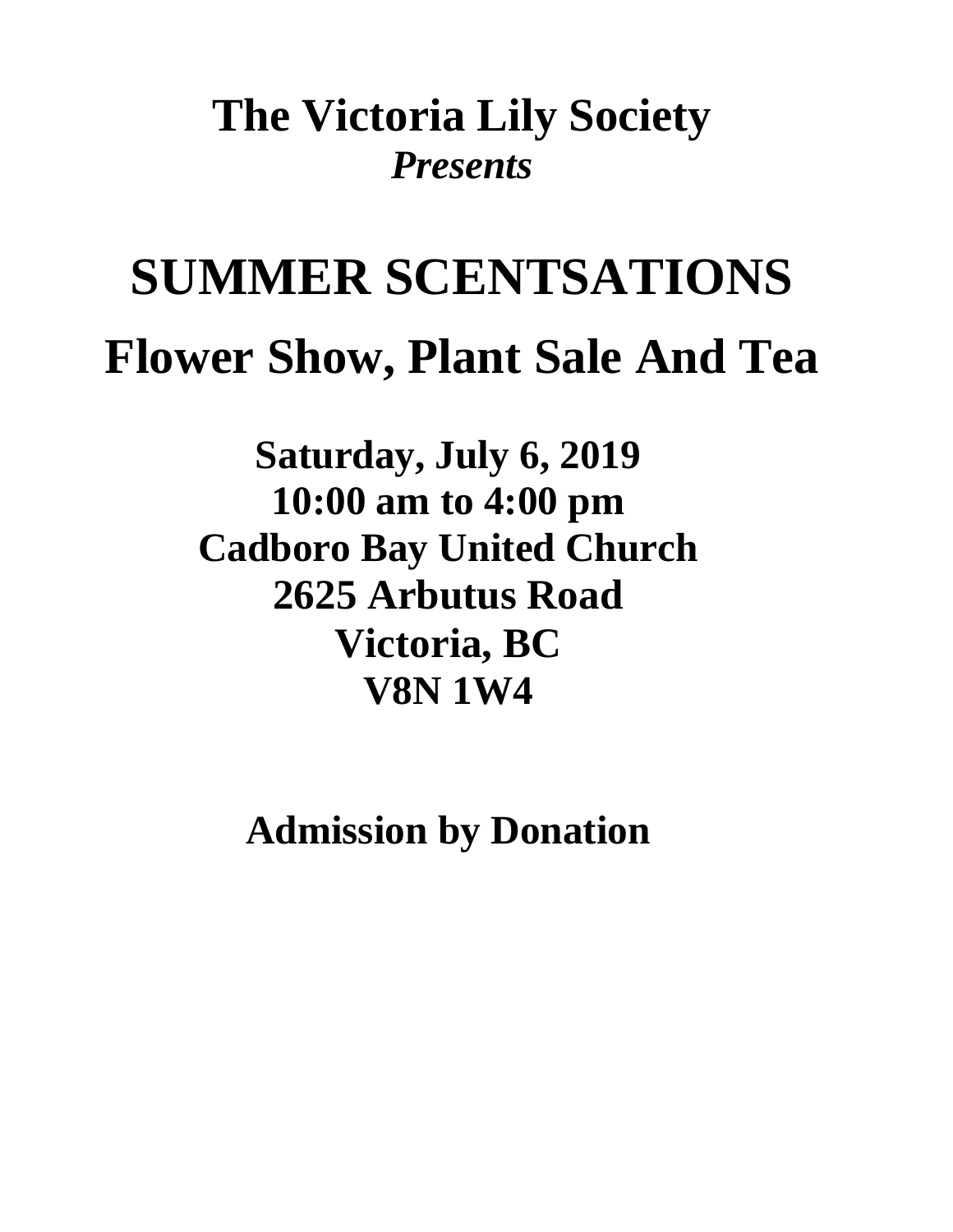# **CONTENTS**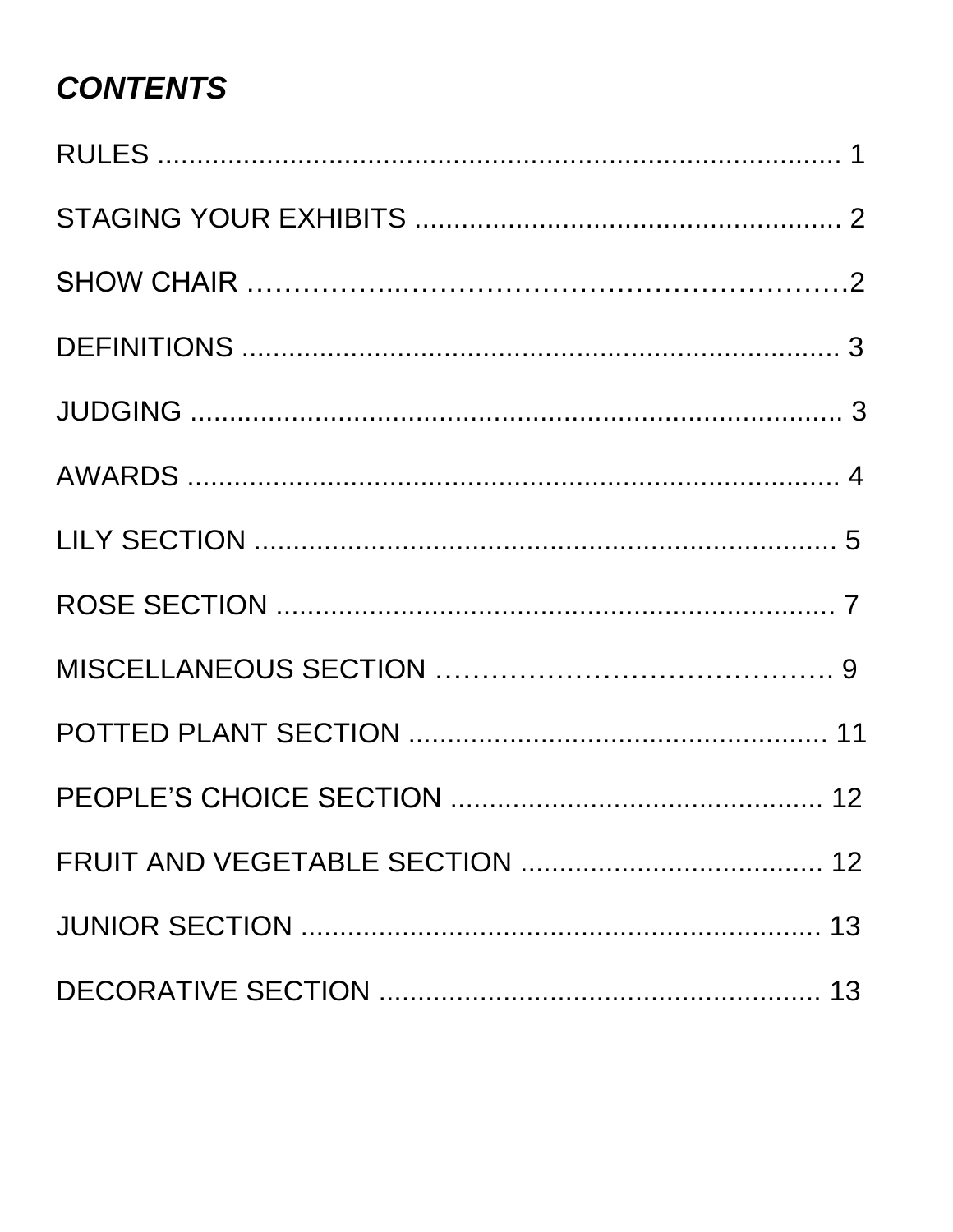### *THE RULES*

- This is an open show; all entries are welcome. There is no entry fee.
- All varieties in an entry should be named, if possible.
- Entries must have been the property of the Exhibitor for at least 1 month prior to the show except for potted plants, which must have been the property of the Exhibitor for at least 3 months prior to the show.
- Containers will be provided and must be used for all classes except where otherwise stated in the catalogue.
- All exhibits in the Junior Section must be arranged by the Exhibitor alone. Juniors are children 15 years or younger.
- Provided entries are different cultivars, Exhibitors may make more than one entry per class, save in the Junior Section.
- Any exhibit may be removed at the discretion of the Show Officials.
- Exhibitors must not remove exhibits before 4:00 pm Saturday, July 6.
- All exhibits are shown at the Exhibitor's risk. The Show Organizers are not responsible for loss or damage.
- Any decision of the Judges is final.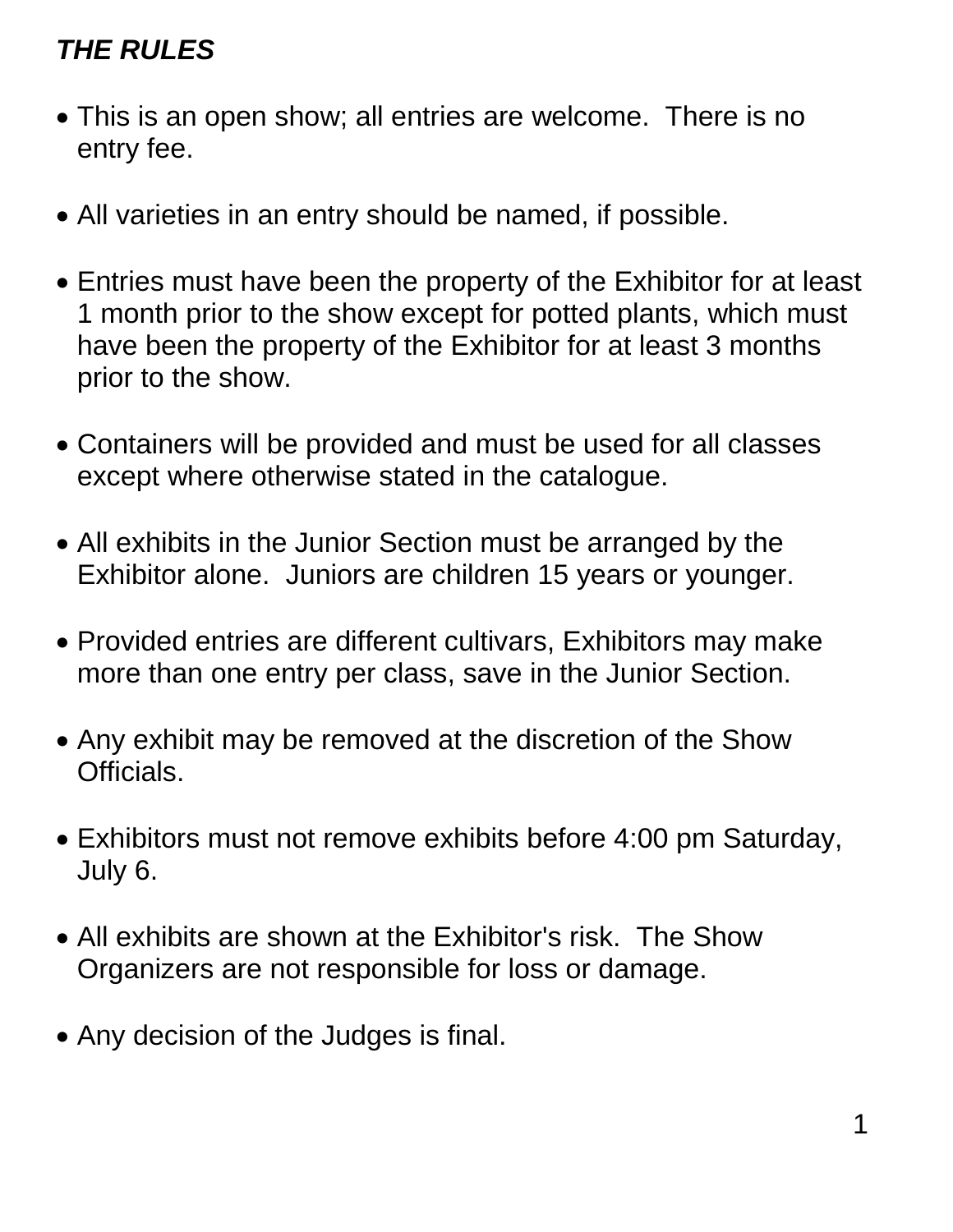### *STAGING YOUR EXHIBITS*

- Exhibits may be staged on Friday, July 5 from 2:00 pm to 8 pm or, by appointment on Saturday, July 6th from 7:00 am to 7:30 am. Any Exhibitor staging on Saturday must submit their class list to Bryce Fradley via email at **[brycefradley@icloud.com](mailto:brycefradley@icloud.com) by 9 pm on Thursday, July 4**.
- Entry cards will be available during the dates and times above. No pre-registration is necessary.
- When the type of container is not specified, the Exhibitor must use the container supplied by the Victoria Lily Society. This includes collections.
- All entries must be in one container unless otherwise stated.
- Please name your exhibits wherever possible.
- Your entries are subject to the rules in this catalogue, including all time parameters.

Please read the rules carefully. If you have questions, contact the Show Chair as soon as possible for clarification.

#### **SHOW CHAIR**

Bryce Fradley. Email: **[brycefradley@icloud.com](mailto:brycefradley@icloud.com)** Telephone: 250-294-4402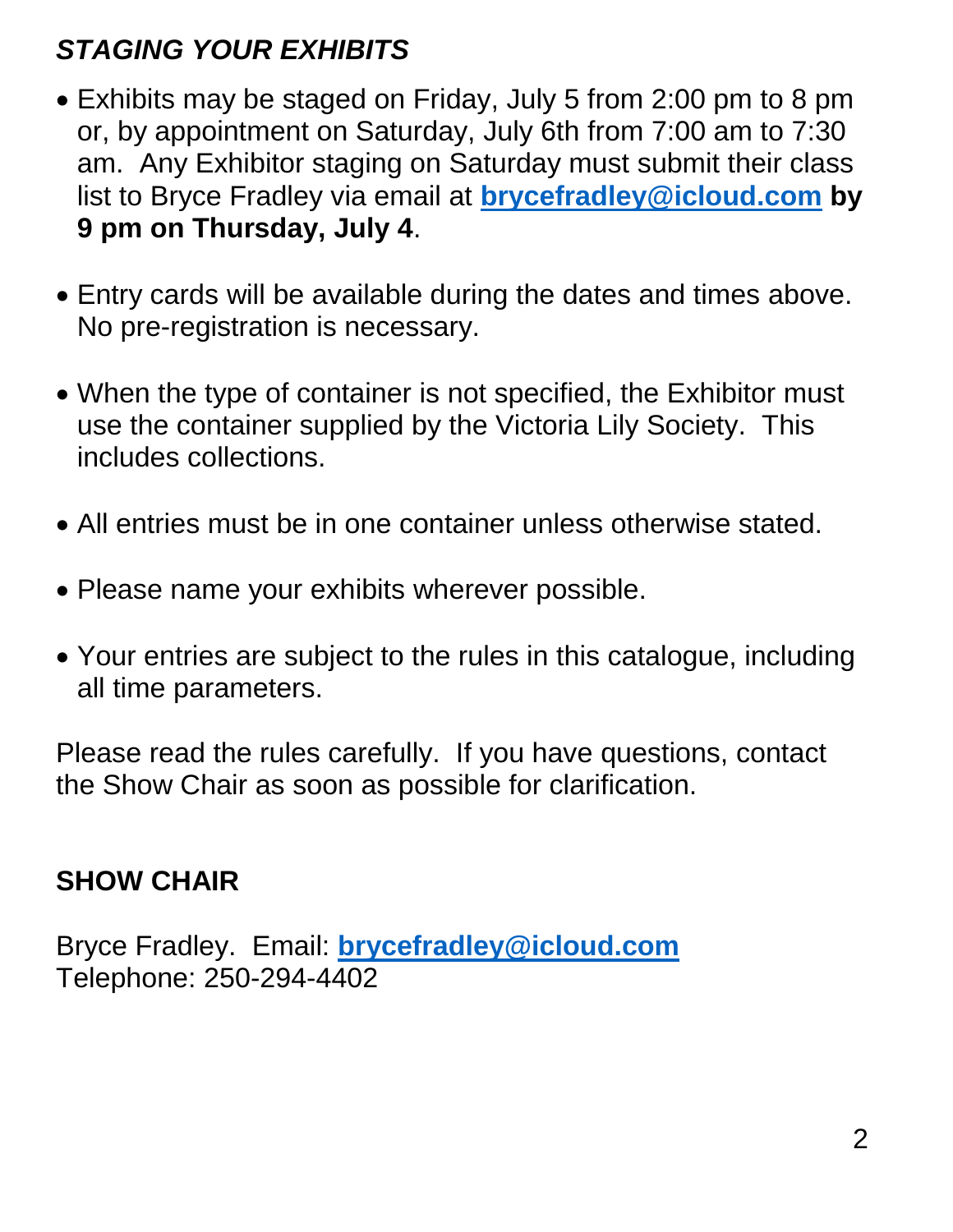#### *DEFINITIONS*

*Basket: must have a looped handle by which it may be lifted.*

*Bowl: a receptacle, with the diameter of the mouth greater than the height.*

*Bud, flower: two petals beginning to unfurl with the sepals down, about one quarter open.*

*Cultivar: term for what is commonly known by horticulturists as a 'cultivated variety', or simply a 'variety', e.g. rose 'Peace'.*

*Disbudded: side buds removed.*

*NAS: not according to schedule.*

*Vase: a receptacle, with the height of which is greater than the diameter.*

#### *JUDGING*

Judging is done by experienced horticultural judges.

Judging will begin at 8:00 am Saturday, July 6, 2019.

Judges are to withhold any or all prizes where the quality of the exhibits is not considered worthy of an award. Judges may award 1st, 2nd, 3rd, and honourable mention prizes with as many as the quality of exhibits in a class warrants.

All prize-winning exhibits will be acknowledged. Rosettes are awarded to the best exhibit in each Division.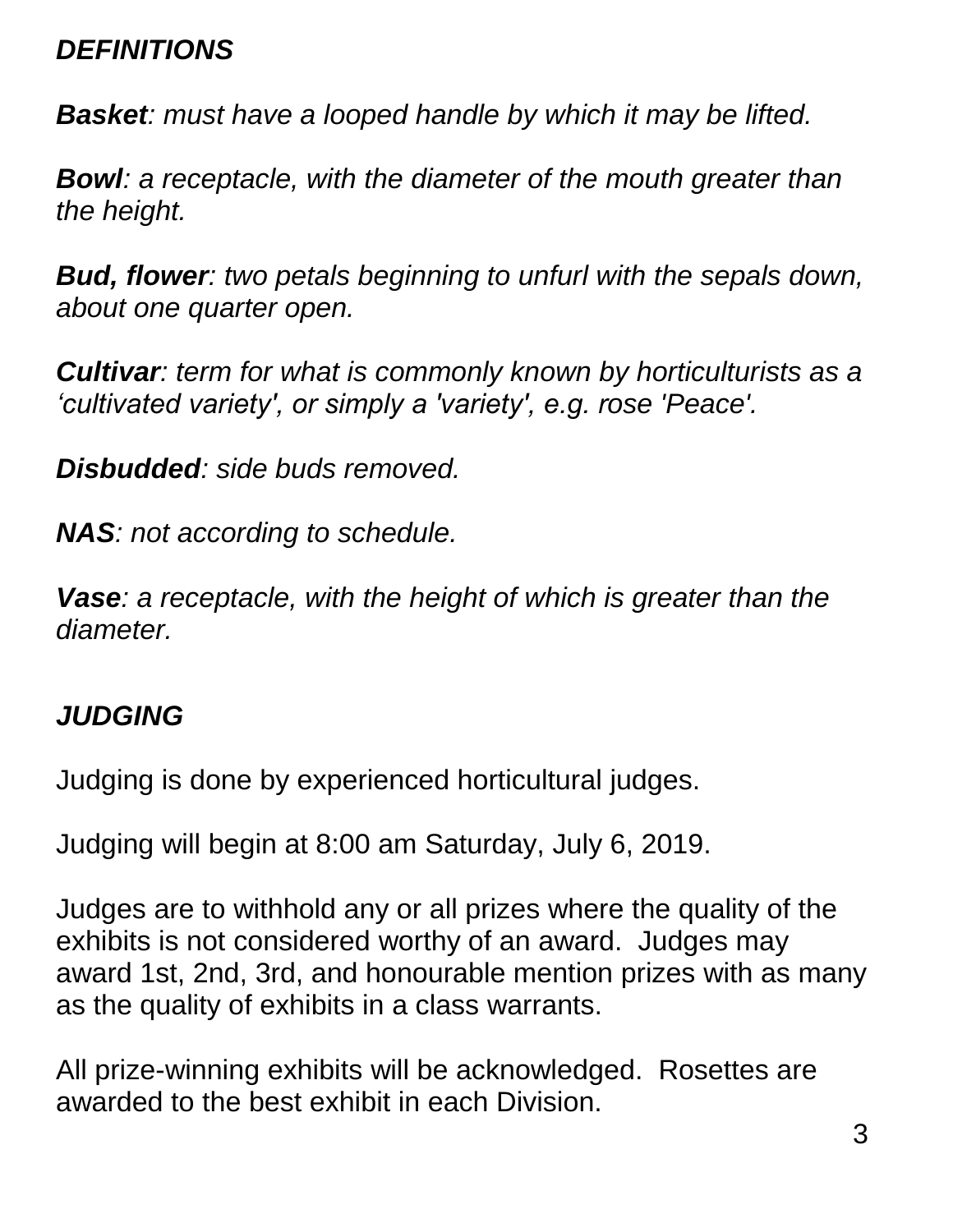#### *AWARDS*

#### **ROSETTE FOR BEST ENTRY IN EACH SECTION**

**Aggregate of Show:** Gift Certificate

**Lily Section**: Aggregate of Lily Section - Gift Certificate

**Rose Section**: Aggregate of Rose Section - Gift Certificate

**Miscellaneous Flower Section:** Aggregate of Miscellaneous Section – Gift Certificate

**Potted Plant Section**: Aggregate of Potted Plant Section – Gift Certificate

**Fruit and Vegetable Section**: Aggregate of Fruit & Vegetable Section – Gift Certificate

**Junior Section**: Aggregate of Junior Section – Gift Certificate

**Decorative Section**: Aggregate of Decorative Section – Gift Certificate

#### **POINTS AWARDED TOWARD AGGREGATE:**

Rosette 5 points. 1st prize 3 points, 2nd prize 2 points, 3rd prize 1 point, and honourable mention 1/2 point.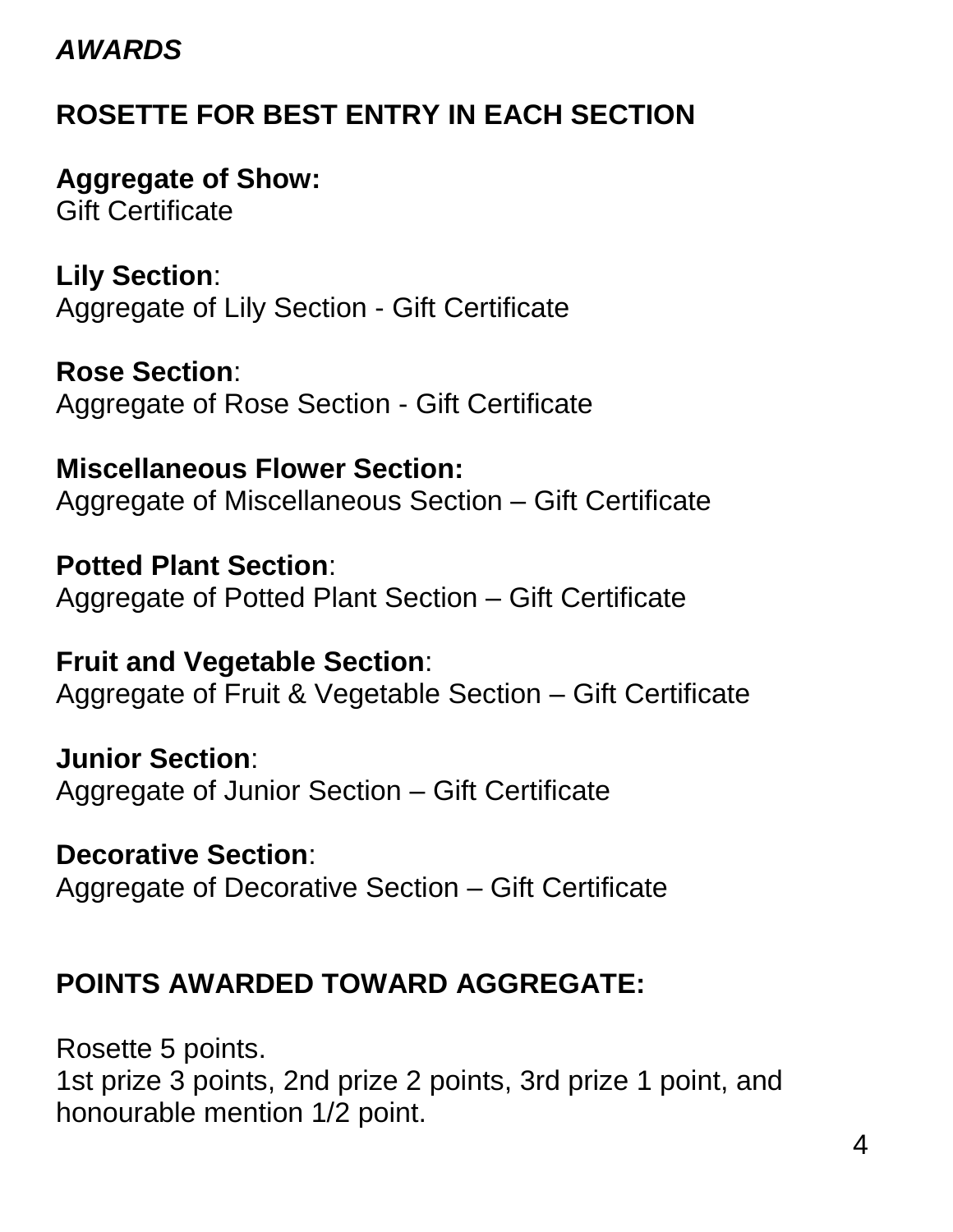## *LILY SECTION*

*Rosette awarded for Best Entry in each Division*

#### **Division A - Single stem, named hybrid**

- 1. Upfacing and outfacing Asiatic hybrid, red
- 2. Upfacing and outfacing Asiatic hybrid, white or near white
- 3. Upfacing and outfacing Asiatic hybrid, yellow or yellow blend
- 4. Upfacing and outfacing Asiatic hybrid, pink or pink blend
- 5. Upfacing and outfacing Asiatic hybrid, orange or apricot or blends thereof
- 6. Upfacing and outfacing Asiatic hybrid, any other colour
- 7. Pendant (downfacing) Asiatic hybrid
- 8. Martagon hybrid
- 9. Chinese trumpet and Aurelian hybrids
- 10. Oriental hybrid
- 11. Interdivisional hybrid
- 12. Species
- 13. Single stem, new unregistered hybrid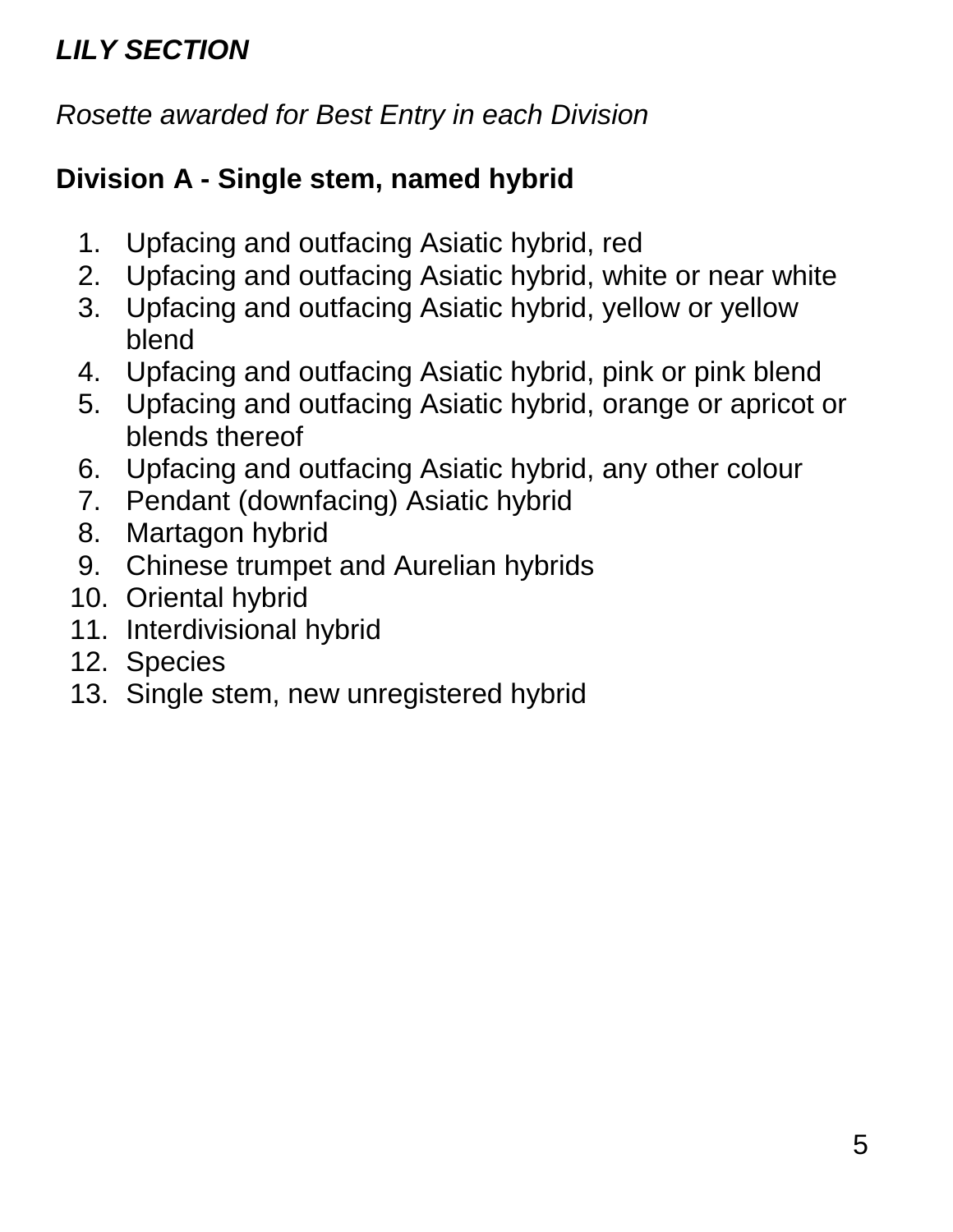#### **Division B - Florets (one blossom, with / without foliage)**

- 14. Asiatic hybrid, red
- 15. Asiatic hybrid, white or near white
- 16. Asiatic hybrid, yellow or yellow blend
- 17. Asiatic hybrid, pink or pink blend
- 18. Asiatic hybrid, orange or apricot or blends thereof
- 19. Asiatic hybrid, any other colour
- 20. Chinese trumpet and Aurelian hybrids
- 21. Oriental hybrid or Orienpet hybrid
- 22. Martagon Hybrid
- 23. Species

#### **Division C - Potted lily plants, named hybrid**

- 24. Any hybrid, single stem
- 25. Species, single stem
- 26. Any potted lily, 3 stems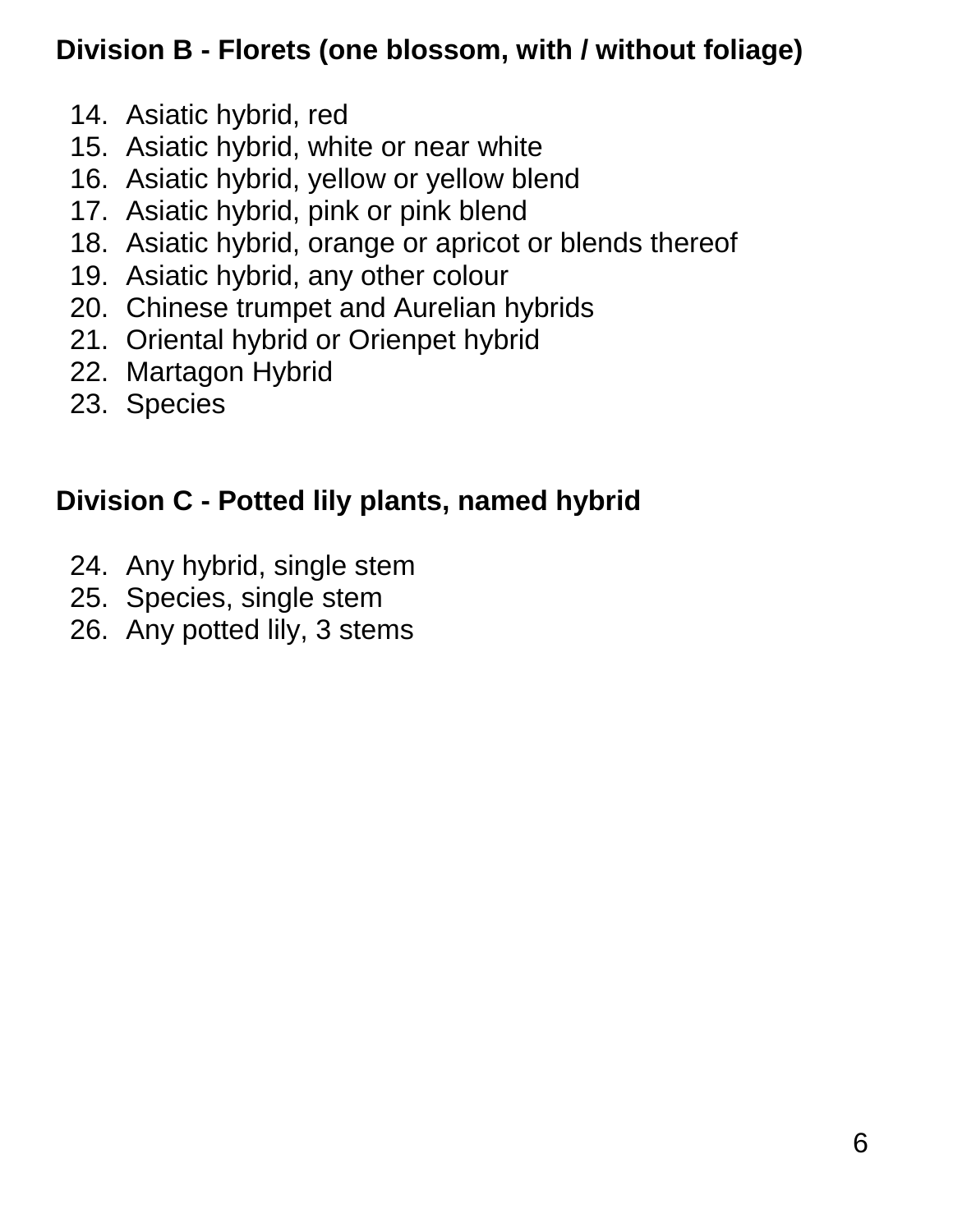#### *ROSE SECTION*

*Rosette awarded for Best Entry in each Division*

*Only one container to be used unless otherwise specified. All roses should be named.*

## **Division D - Specimen Bloom (disbudded)**

- 27. One Hybrid Tea, red
- 28. One Hybrid Tea, white, or near white
- 29. One Hybrid Tea, yellow or yellow blend (Peace should be exhibited in this class)
- 30. One Hybrid Tea, pink or pink blend, or blends of these colours
- 31. One Hybrid Tea, orange or apricot, or blends of these colours
- 32. One Hybrid Tea, any other colour (e.g. mauve, russet or red blend)
- 33. One Floribunda, any colour (one stem, one bloom)
- 34. One Grandiflora, any colour (one stem, one bloom)
- 35. One shrub (including David Austen) (one stem, one bloom)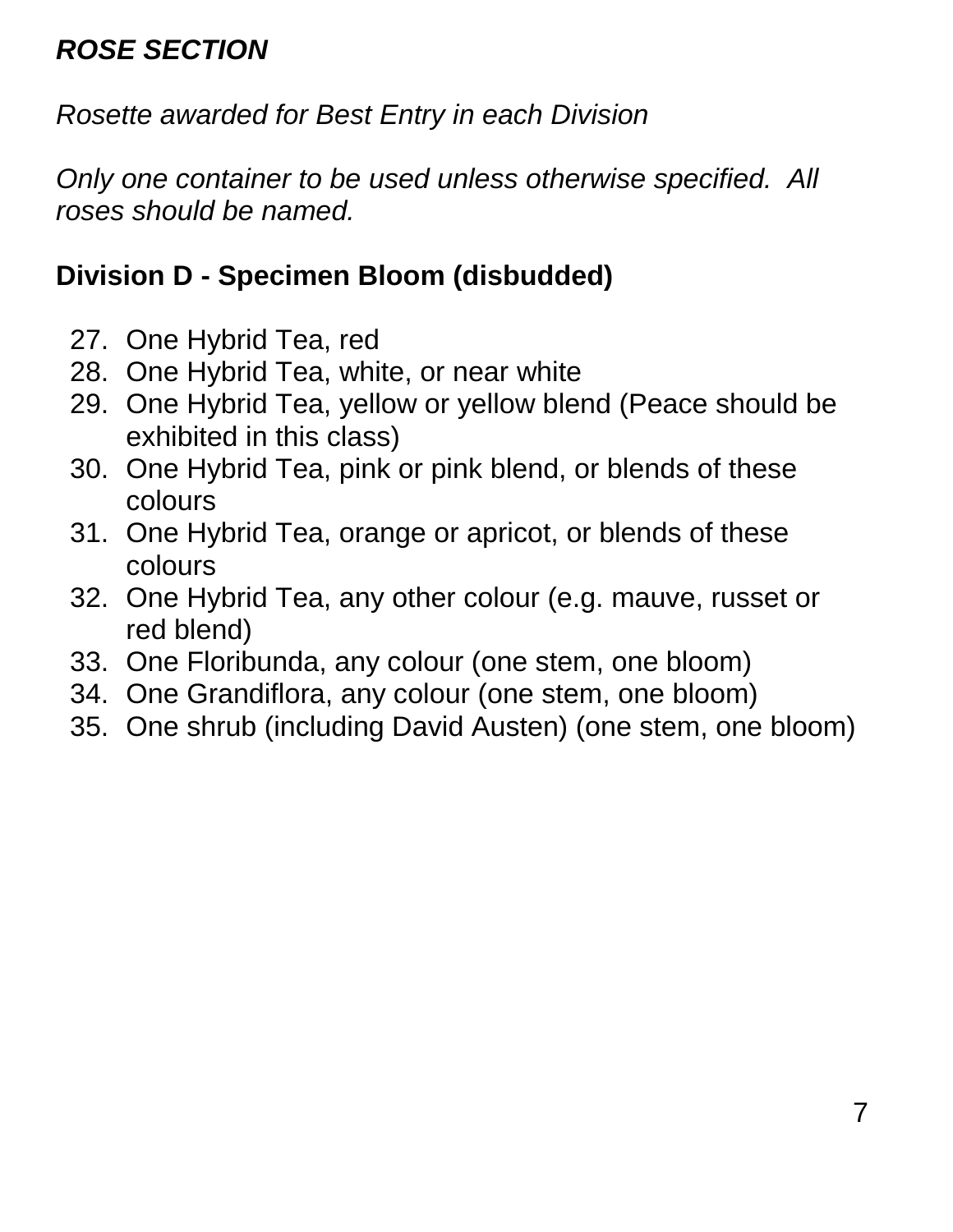#### **Division E - Sprays, at least two blooms open, any colour**

- 36. One spray, Hybrid Tea
- 37. One spray, Floribunda or Polyantha
- 38. One spray, Grandiflora
- 39. One spray, Miniature
- 40. One spray, David Austen English Rose
- 41. One spray, Shrub (other than David Austen)
- 42. One spray, Climber or rambler, or climbing versions of Hybrid Tea or Floribunda
- 43. One spray, Old Garden Rose (permissible to show O.G.R. sprays with just one bloom open and buds)

#### **Division F - Miscellaneous Roses**

- 44. Cycle of Bloom, 3 stems of one cultivar, one bud showing colour, one bloom at exhibition state, one full bloom (stamens may show), in one container
- 45. Any bloom, in a brandy snifter (judged for fragrance, use your own container)
- 46. Miniature, 1 bloom, afloat in a wine glass (use your own container)
- 47. Bowl of Miniatures or minifloral (use your own container)
- 48. Bowl of Roses, any type / types (use your own container)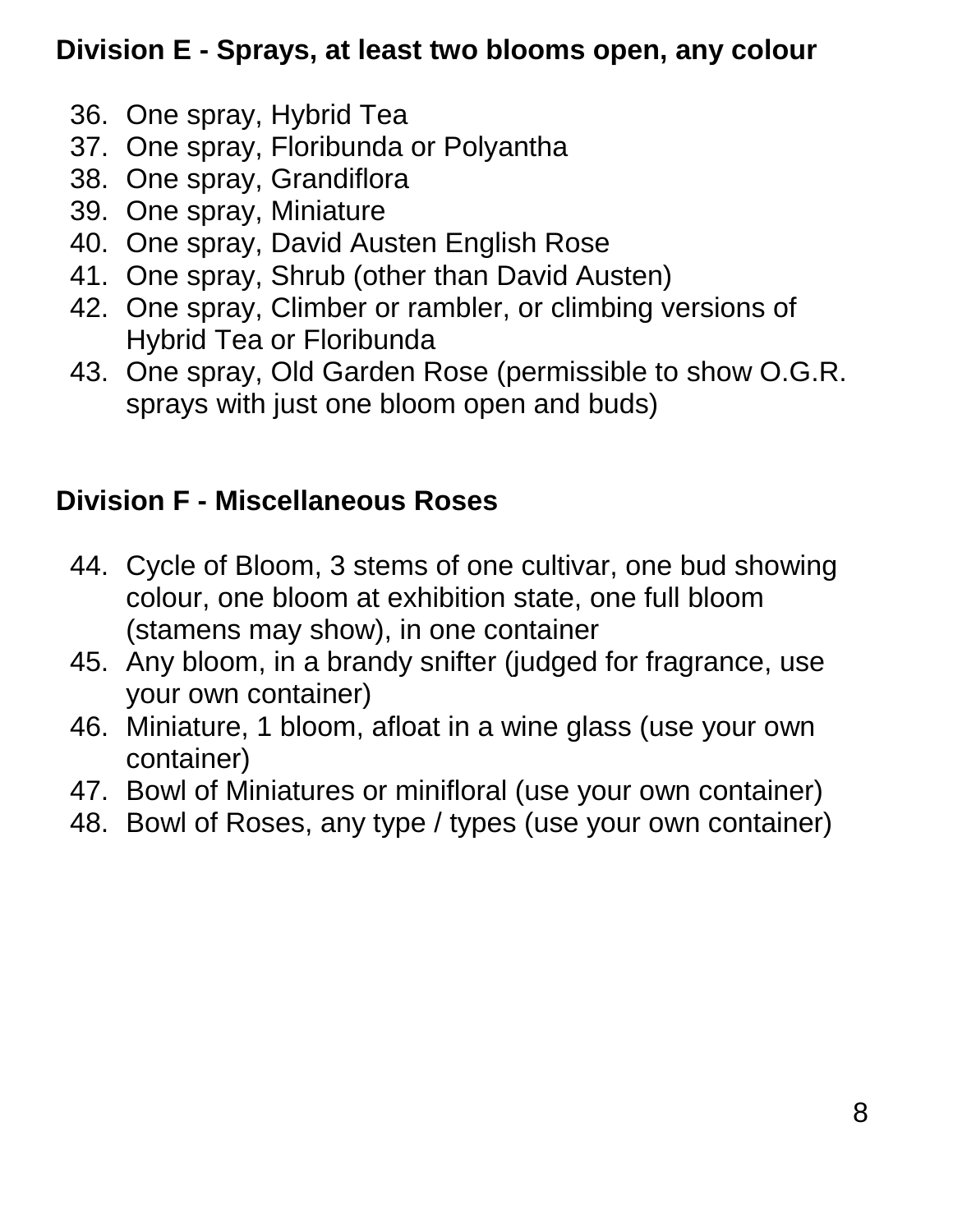#### *MISCELLANEOUS FLOWER SECTION*

*Rosette awarded for Best Entry in each Division*

#### **Division G - Cut Flowers**

- 49. Begonia, double, bloom displayed floating on foliage
- 50. Bulbs, 3 stems, summer bulb like other than a lily
- 51. Calla Lily, 2 stems, 1 or 2 leaves permitted
- 52. Delphinium, 1 spike
- 53. Dianthus, 3 stems
- 54. Euphorbia, 1 to 3 cuts
- 55. Hosta, 3 leaves
- 56. Iris 1stem Bearded
- 57. Iris 1 stem, any other
- 58. Iris 1 stem, bulb type not rhizome
- 59. Lupin, 1 stem
- 60. Peony, 1 stem
- 61. Phlox, 3 stems
- 62. Shasta Daisy, 1 cultivar, 3 stems
- 63. Sweet Peas, 6 stems, one colour
- 64. Sweet Peas, 12 stems, mixed colours
- 65. Any other annual flower not listed, 3 stems same kind, 1 container
- 66. Any other perennial flower not listed, 3 stems same kind, 1 container
- 67. Grass, 1 cultivar, 3 stems (no seed heads)
- 68. Ornamental seed head or branch / head of berries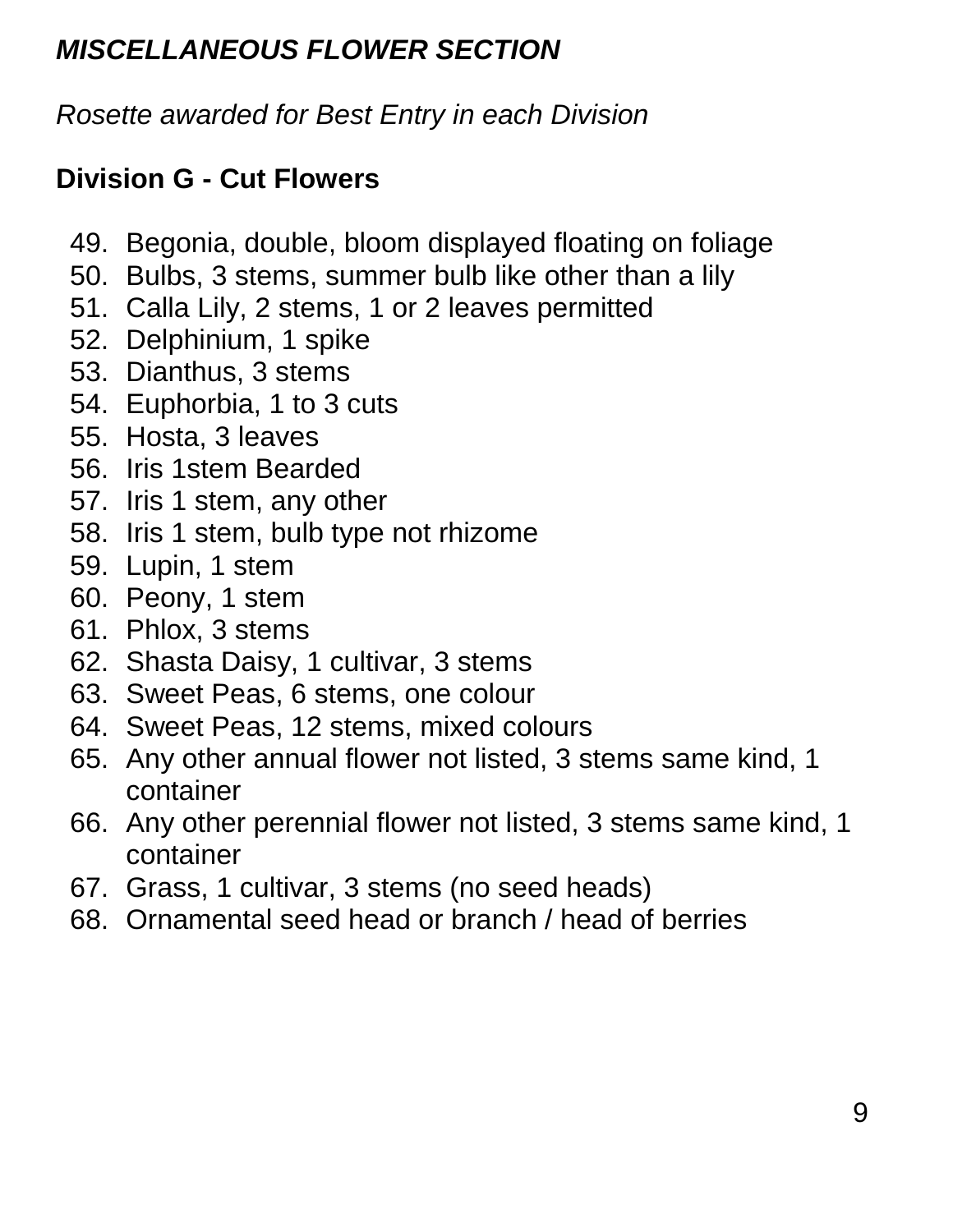#### **Division H - Shrubs, Vines, Collections, Bowls, Baskets**

- 69. Clematis, any size, 1 cut
- 70. Any other vine, 1 cut
- 71. Collection, perennial flowers, 5 kinds, 1 or 2 cuts each, own foliage, balanced, pleasing to the eye
- 72. Collection, annuals, 5 kinds, 1 or 2 cuts each, own foliage, balanced, pleasing to the eye
- 73. Collection, decorative foliage, 5 kinds, 1 to 3 cuts each, balanced, pleasing to the eye
- 74. Collection of culinary herbs, 5 or more kinds, 1 to 3 cuts each, fresh, named, one container, balanced, pleasing to the eye
- 75. Collection of medicinal herbs, 5 or more kinds, 1 to 3 cuts each, fresh, named, one container, balanced, pleasing to the eye
- 76. Decorative foliage, non-woody plant, 1 to 5 cuts
- 77. Decorative foliage, woody plant, 1 to 3 cuts
- 78. Flowering shrub or tree, 1 cut / branch / stem / truss
- 79. Fragrant foliage, 1 branch
- 80. Bowl (use your own container, any size), one type of flower, any fresh foliage
- 81. Bowl (use your own container, any size), mixed flowers, any fresh foliage
- 82. Basket of flowers, mixed flowers, any fresh foliage, not to exceed 24" in any direction
- 83. Bowl (use your own container, any size) fresh foliage, flower buds permitted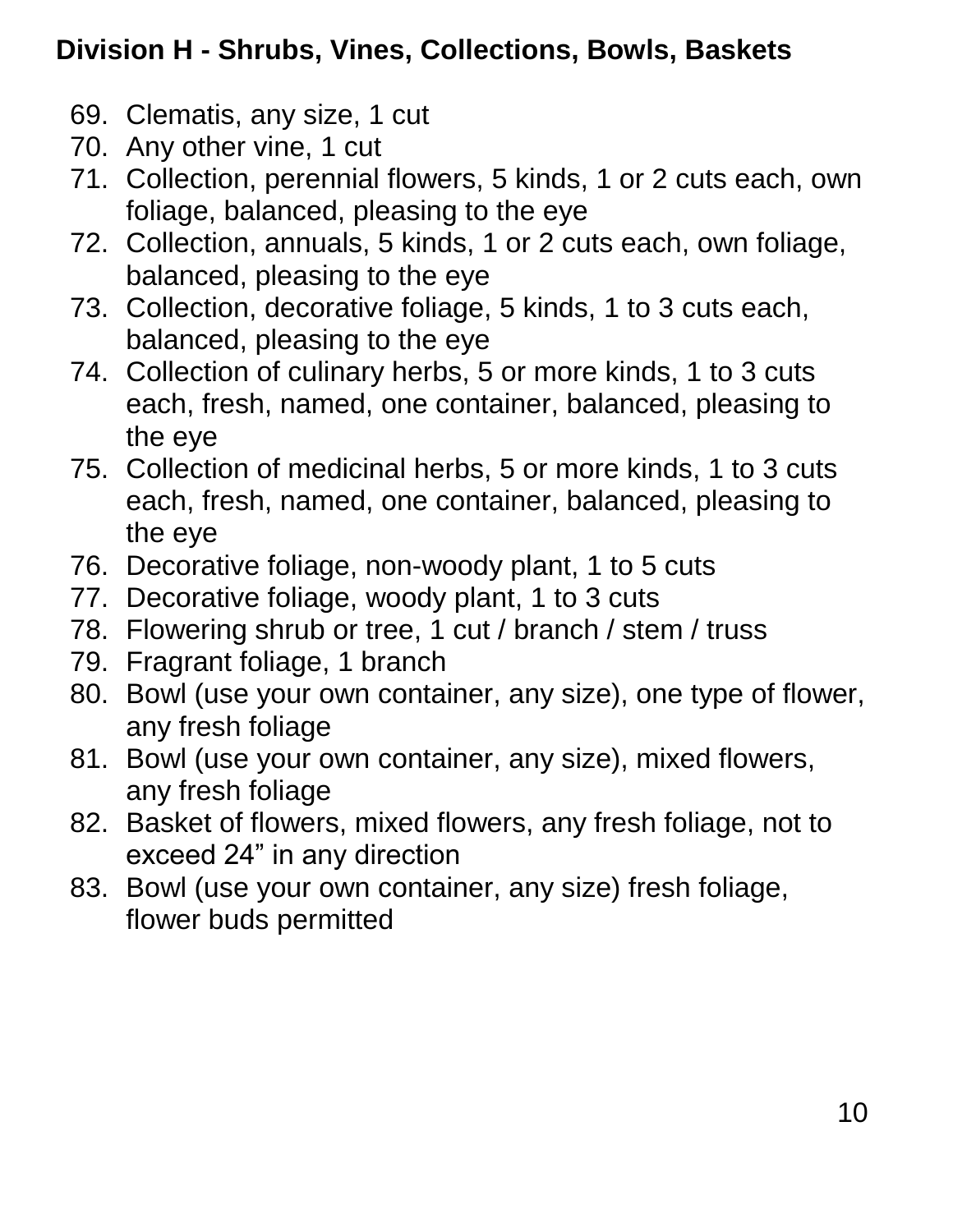#### *POTTED PLANT SECTION*

*Rosette awarded for Best Entry*

#### **Division I - Potted Plant**

- 84. Begonia, tuberous, 1 plant
- 85. Fuchsia, any type, 1 plant
- 86. Fuchsia, any type, 3 plants
- 87. Bonsai, 1 plant
- 88. Cactus or Succulent, including sedum and crassulas, 1 plant
- 89. Cacti or Succulent container, including sedum and crassulas, one or more kinds
- 90. Pelargonium, zonal, 1 plant
- 91. Pelargonium, regal, 1 plant
- 92. Pelargonium, fancy leaved, 1 plant
- 93. Pelargonium, scented, 1 plant
- 94. Scented plant, any other variety, 1 plant
- 95. Flowering plant, any other variety, 1 plant
- 96. Foliage plant, any other variety, 1 plant
- 97. Tub or large pot of herbs for patio
- 98. Tub or large pot, 1 or more types of plants
- 99. House plant foliage only, no blooms allowed
- 100. House plant flowering, must have some colour showing on buds
- 101. Mixed outdoor planter
- 102. Miniature garden or trough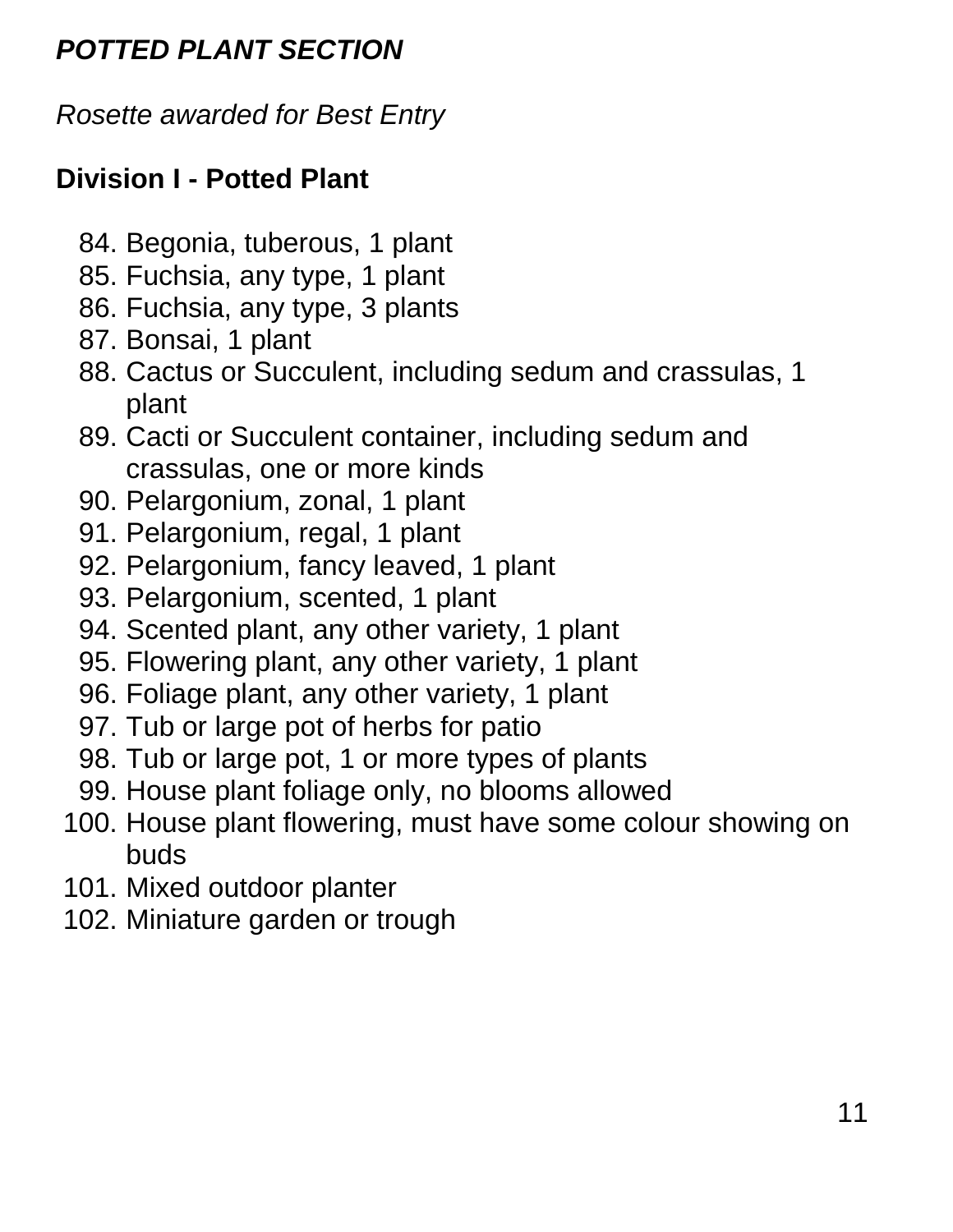#### *PEOPLES CHOICE SECTION*

# **Division J – People's Choice**

*This Division is judged by the public*

103. One stem, potted or cut of any flowering or foliage plant

# *FRUIT AND VEGETABLE SECTION*

*Rosette awarded for Best Entry*

# **Division K - Fruits and Vegetables**

104. Rhubarb, 3 stalks 105. Lettuce, 1 head 106. Peas, 6 pods 107. Leeks 1 only 108. Any other vegetable 109. Berries, 6, one variety 110. Any other fruit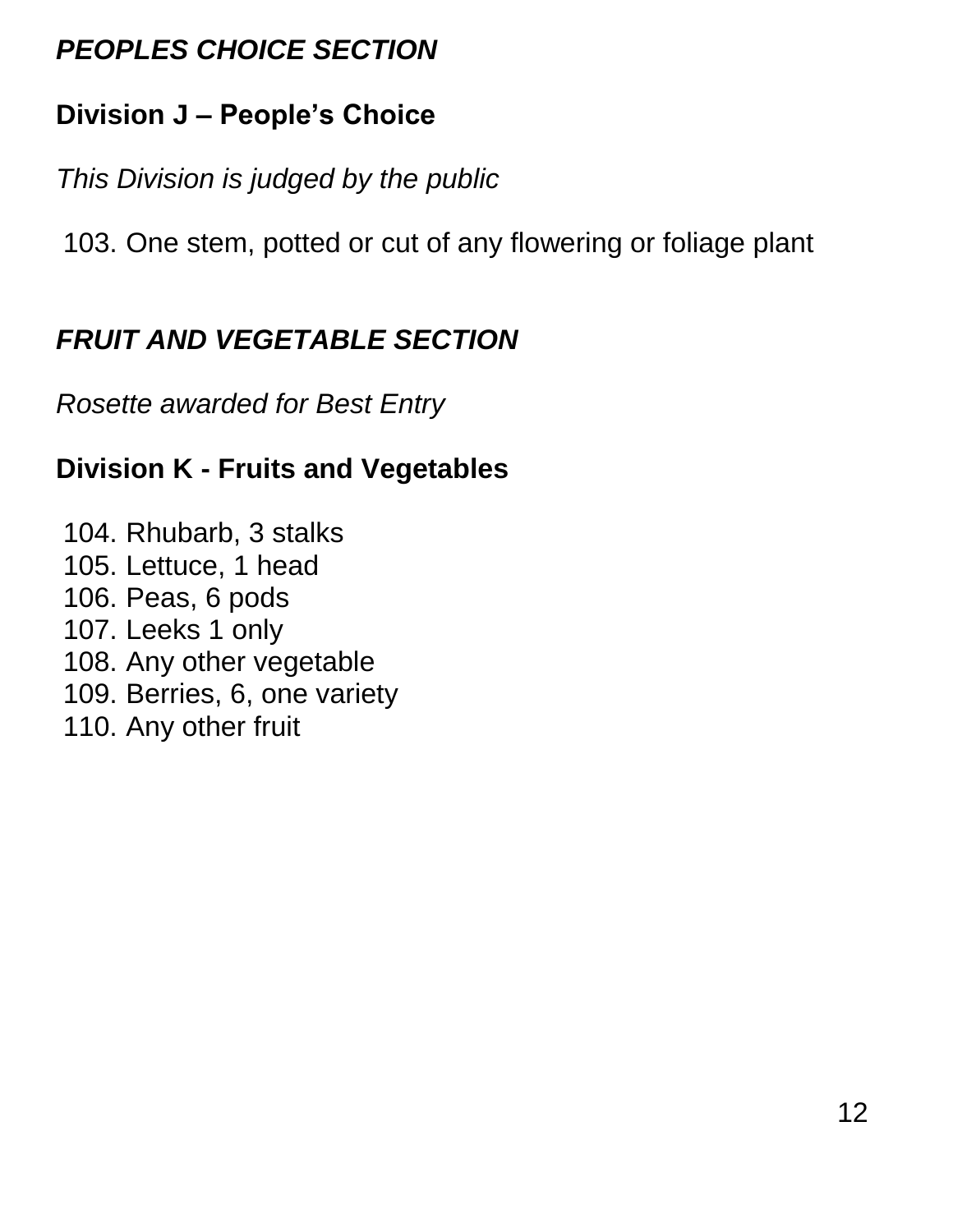#### *JUNIOR SECTION*

*Children fifteen years or younger*

*Rosette awarded for Best Entry*

#### **Division L – Juniors**

111. Creature, plant material only 112. Vase of garden flowers (not store bought) 113. Miniature garden

### *DECORATIVE SECTION*

*Flowers do not have to be grown by exhibitor*

*Rosette awarded for Best Entry*

# **Division M – Decorative Section**

- 114. Bowl of flowers and foliage of designer's choice
- 115. Monochromatic vase arrangement
- 116. Anything goes exhibit of designer's choice